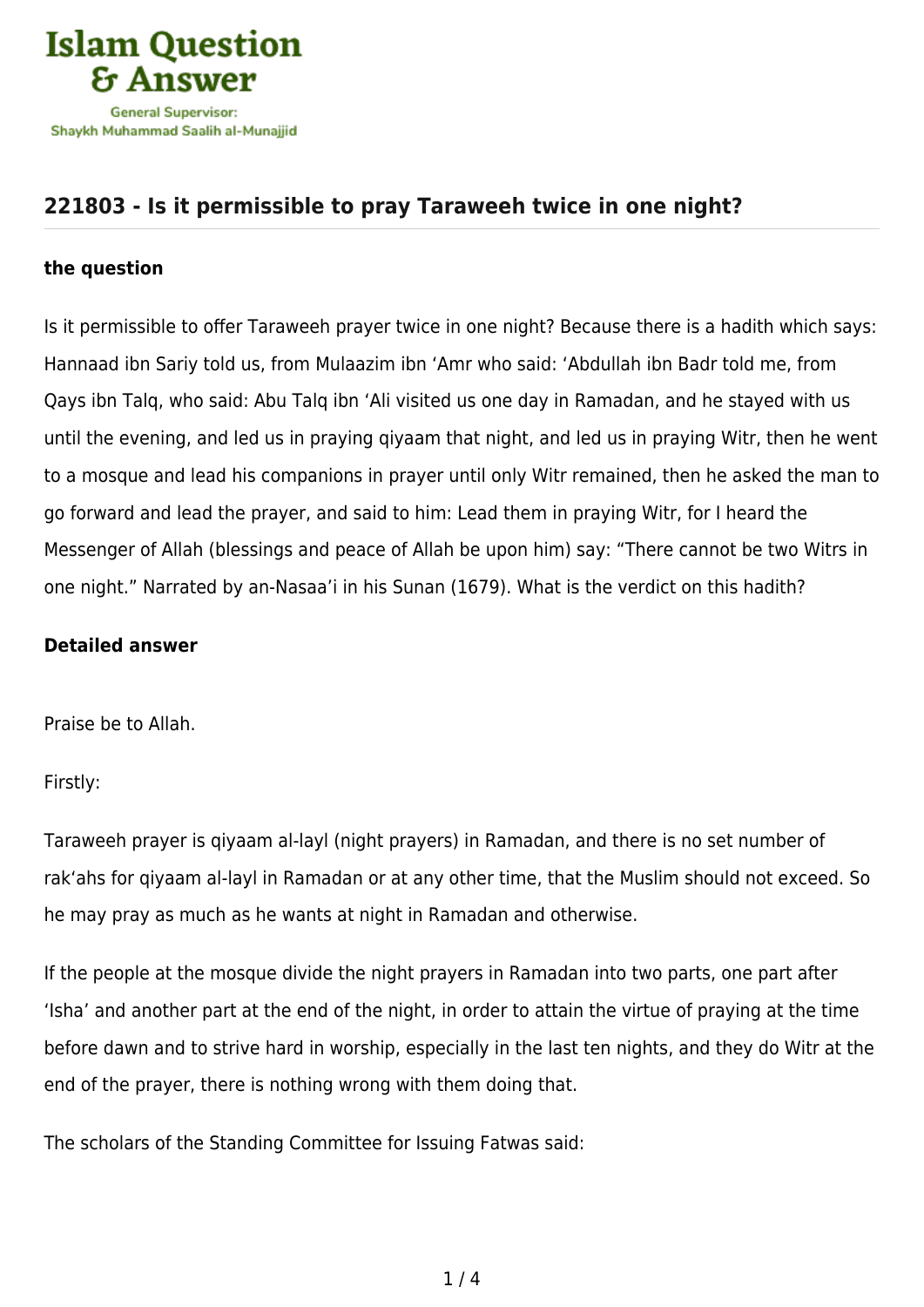

There is nothing wrong with increasing the number of rak'ahs during the last ten nights and doing more than in the first twenty nights, and dividing them into two parts, one that is prayed at the beginning of the night and made brief like Taraweeh in the first twenty nights, and another part that is prayed at the end of the night and made lengthy like tahajjud. The Prophet (blessings and peace of Allah be upon him) used to strive hard in worship in the last ten nights in a manner unlike other times.

End quote from Fataawa al-Lajnah ad-Daa'imah – vol 2 (6/82)

## Secondly:

If a person prays Taraweeh in one mosque, then he finds another mosque where prayers are still going on, and he goes and prays with the people, there is nothing wrong with him doing that either, but he should not pray Witr twice. So if he prayed Witr with the first congregation, he should not pray Witr with the second congregation, because there should not be two Witrs in one night.

For example, if he is an imam who leads the people in prayer in two mosques, or who leads two different groups in prayer, at the beginning of the night and at the end of the night, or he prays as a member of the congregation in one and as an imam leading the prayer in the other, all of that is permissible and there is nothing wrong with it, in sha Allah.it was narrated by Abu Dawood (1439), at-Tirmidhi (470), an-Nasaa'i (1679) and Ahmad (16296) from Qays ibn Talq who said: Talq ibn 'Ali visited us one day in Ramadan, and he stayed with us until the evening and broke his fast, then he led us in praying the night prayers and led us in praying Witr. Then he went to his own mosque, and led his companions in prayer, then when only Witr was left, he asked a man to go forward and lead the prayer, and said: Lead your companions in praying Witr, for I heard the Prophet (blessings and peace of Allah be upon him) say: "There should not be two Witrs in one night." This hadith was classed as hasan by Ibn al-Mulaqqin in al-Badr al-Muneer (4/317) and by al-Haafiz in al-Fath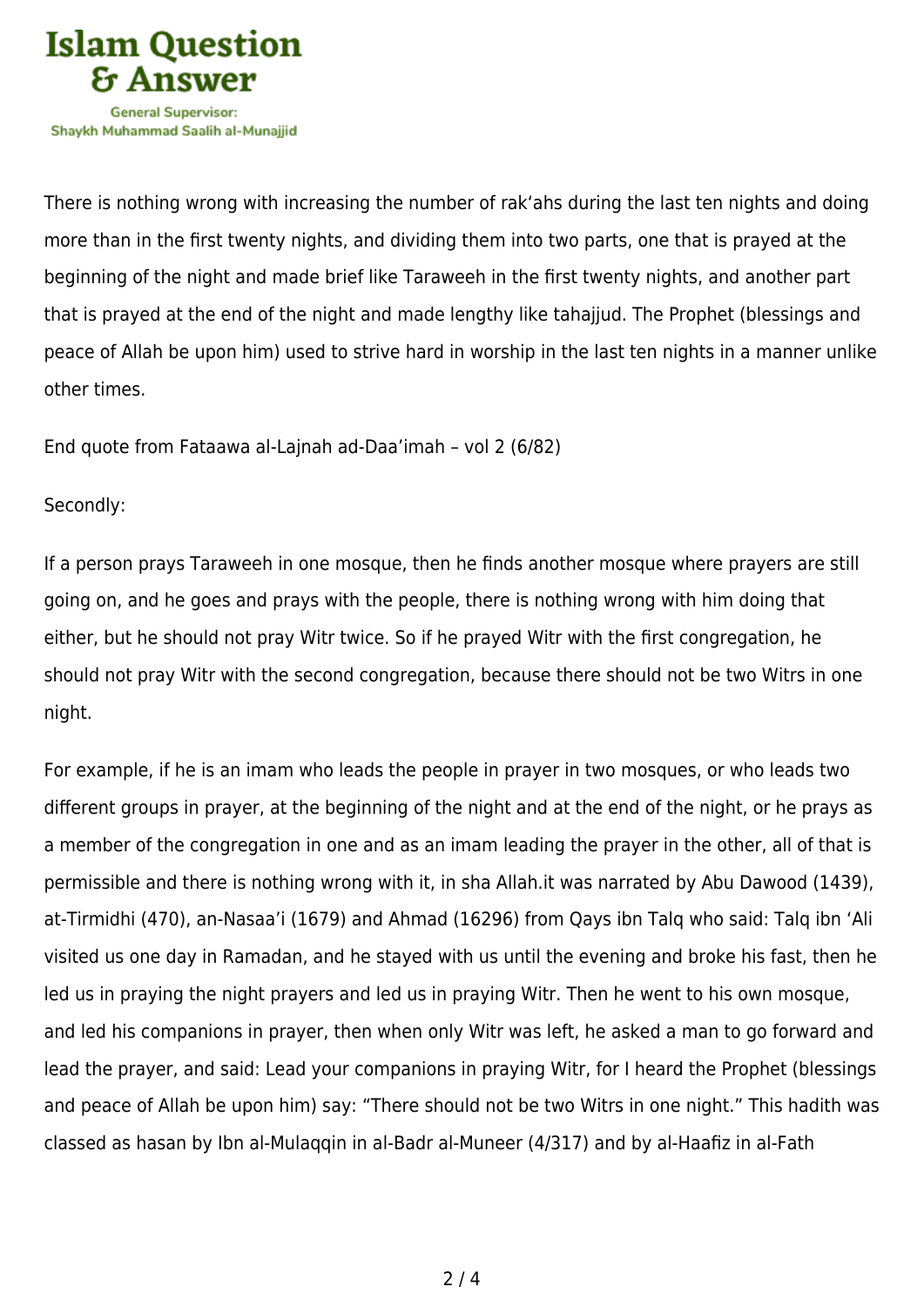

(2/481). It was classed as hasan by the commentators on al-Musnad, and as saheeh by al-Albaani in Saheeh Sunan Abi Dawood.

As-Sindi (may Allah have mercy on him) said:

"So he led his companions in prayer" – what appears to be the case is that he led them in both the obligatory and supererogatory prayer, so the people followed him in offering the obligatory prayer by way of one who is offering an obligatory prayer following one who is offering a supererogatory prayer.

End quote from Haashiyat as-Sindi 'ala Sunan an-Nasaa'i (3/230)

Imam Ahmad was asked about a man who leads people in 'Isha' and Taraweeh prayers during the month of Ramadan – can he lead them in praying Witr when he intends to lead another group in prayer after that? He (may Allah have mercy on him) said: He should do something in between, such as eating, drinking, or sitting down.

Narrated by al-Mirwazi.

Ibn al-Qayyim (may Allah have mercy on him) said:

That is because it is makrooh to follow Witr immediately with another prayer. So he should do something else in between, so that there will be an interval between his Witr and subsequent prayers. This applies if he is going to lead them in prayer in the same place. But if it is going to be in another place, then his going there will form a separation. But he should not do a second Witr, because "There should not be two Witrs in one night."

End quote from Badaa'i' al-Fawaa'id (4/111)

Most of the fuqaha' are of the view that doing this is permissible in all cases, and is not makrooh in any situation.